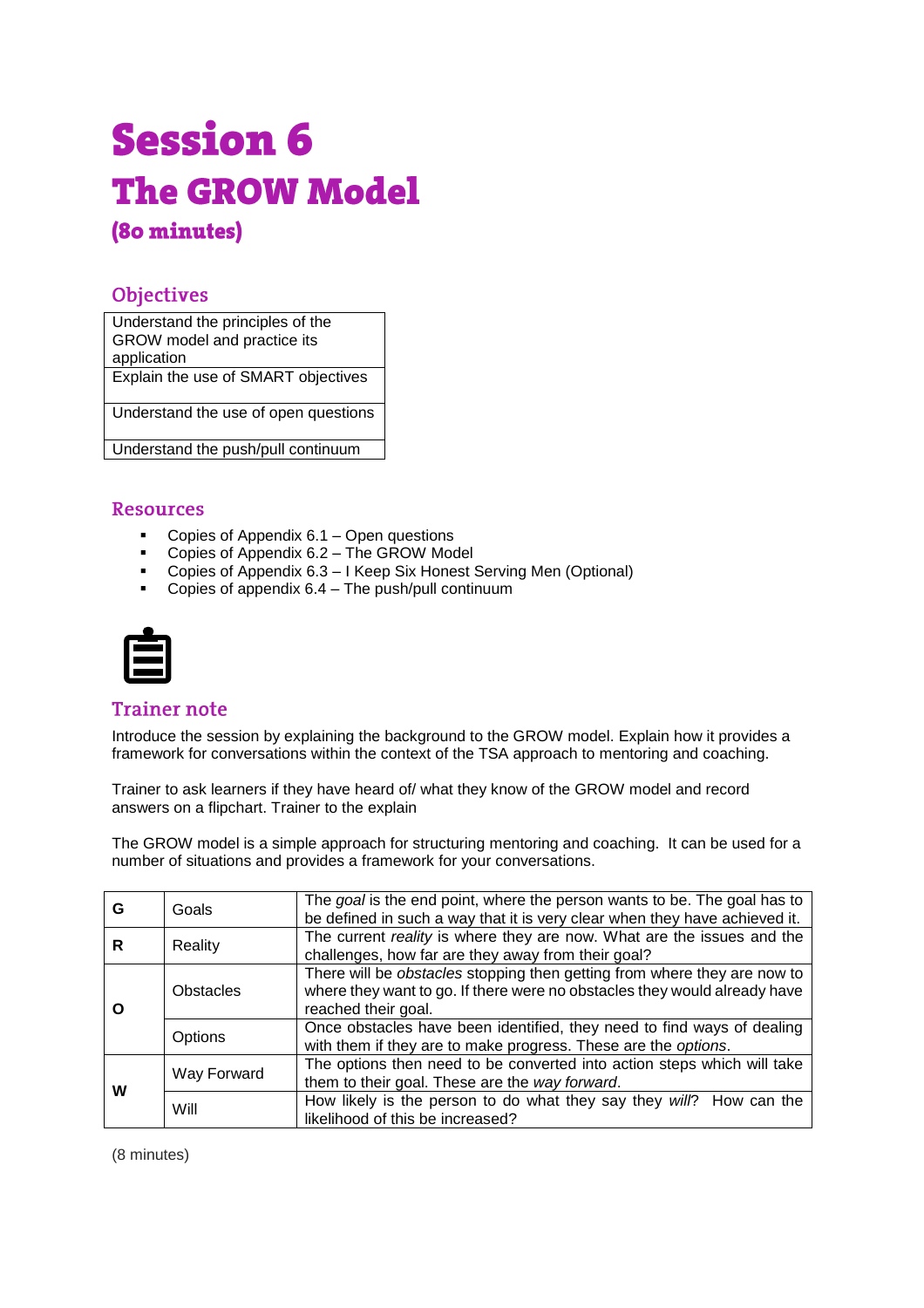

# **Trainer input**

Introduce the session as a continuation of the work that they have already started in the pre-read document.

Remind learners there are two distinct assertions that underpin the TSA mentoring and coaching approach and that these should be applied to all mentoring and coaching interactions:

- The answer to achieving results and overcoming issue lies within individuals.
- People unlock their potential through being empowered to make decisions.

Make the link to the quiet leadership model already seen in the pre-read document.



(5 minutes)



# **How to use GROW**

Use the following steps to structure a mentoring or coaching session using the GROW Model:

#### **1. Establish the goal**

Look at what you want to change/do and then structure this towards [a goal.](http://www.mindtools.com/page6.html) Be rigorous as this is an important step, but remember the mentee or coachee may find it difficult to set specific goals.

It's useful to ask questions such as:

■ How will you know when you have achieved this goal? How will you know that the problem or issue is solved?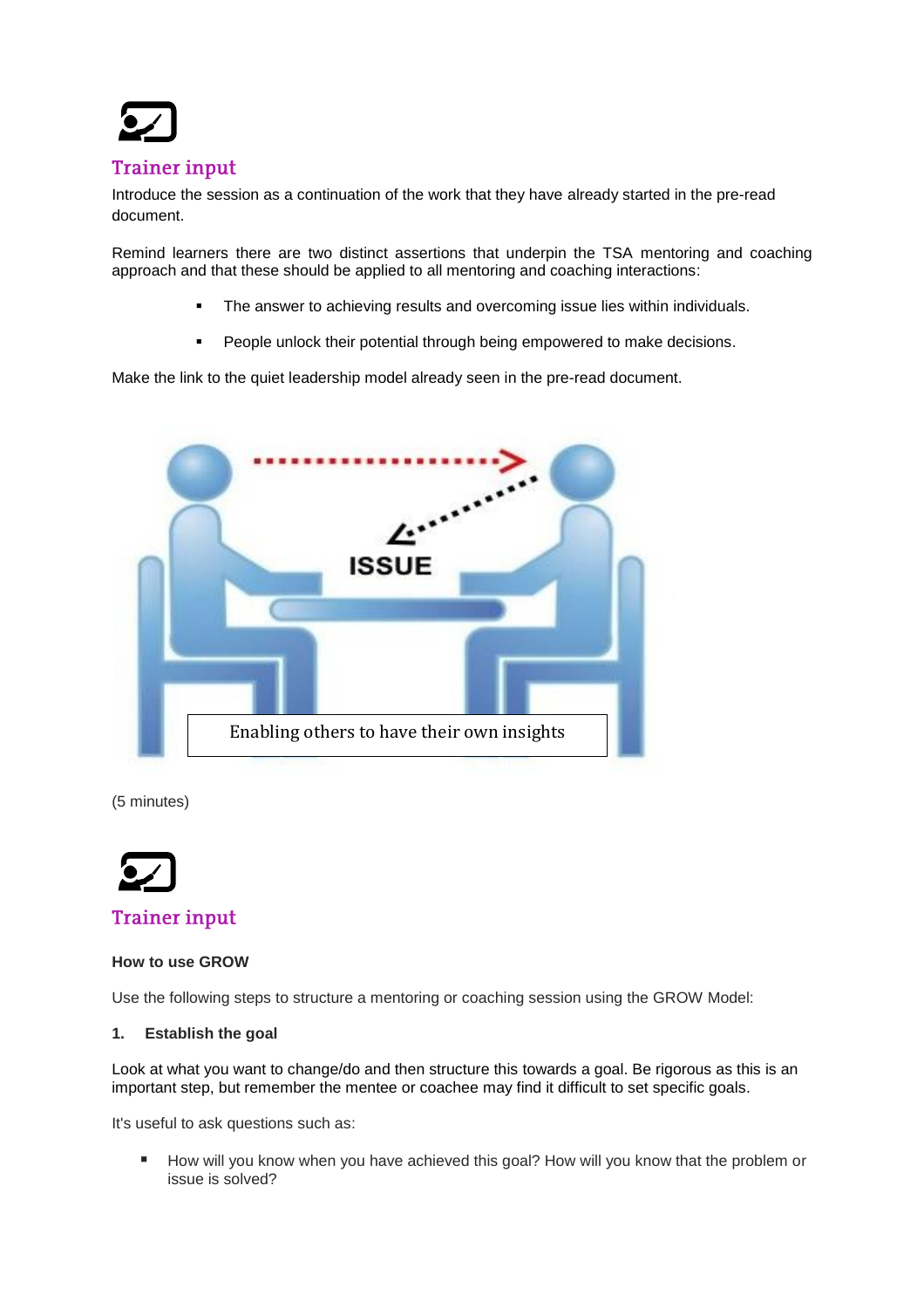Goals should be SMART. Remind learners that they were first introduced to this in the pre-read document when referring to them Mentoring and coaching compact.

SMART is defined as:

- *Specific* target a specific area for improvement.
- *Measurable* quantify or at least suggest an indicator of progress.
- *Achievable* what results can realistically be achieved, given available time and resources?
- *Relevant* does the outcome address the issue under discussion?
- *Time-based* when will the outcome be achieved?

### **2. Examine the current reality**

Ask the mentee or coachee to describe her/his current reality. Take this step slow and steady, allowing the mentee or coachee time to think and reflect.

This is an important step. Too often, people try to solve a problem or reach a goal without fully considering their starting point, and often they are missing some information that they need in order to reach their goal effectively.

Through discussion the solution may start to emerge. The mentor or coach will need to probe, asking further questions. It is likely that this is where most of the time is spent, and the mentor or coach must be prepared to ask further questions to ensure that all areas are explored.

Useful questions in this step include the following:

- What is happening now (what, who, when, and how often)? What is the effect or result of this?
- Have you already taken any steps towards your goal?
- Does this goal conflict with any other goals or objectives?

#### **3. Explore the obstacles and options**

Once you have discussed the current reality it is time to consider the possible obstacles and options. This is an opportunity to look at all the possibilities and to brainstorm all the options.

There will be obstacles stopping them getting from where they are now to where they want to go. If there were no obstacles they would already have reached their goal.

Let the mentee or coachee suggest options first, then provide others they may not have thought of.

Useful questions at this stage are:

- What are the advantages and disadvantages of each option?
- What would you do if you had all you required?

#### **4. Establish the will/way forward**

Having examined the current reality and explored the options, the mentee or coachee will have a good idea of how she/he can achieve the goal. Now you need to get commitment to specific actions, to establish will and motivation.

Useful questions to ask include:

- What will you do now, and when? What else will you do?
- When do you need to review progress? Daily, weekly, monthly?

On a scale of 1 to 10 how likely are you to do what you say you will?

Now agree a date for you to review progress.

(20 minutes)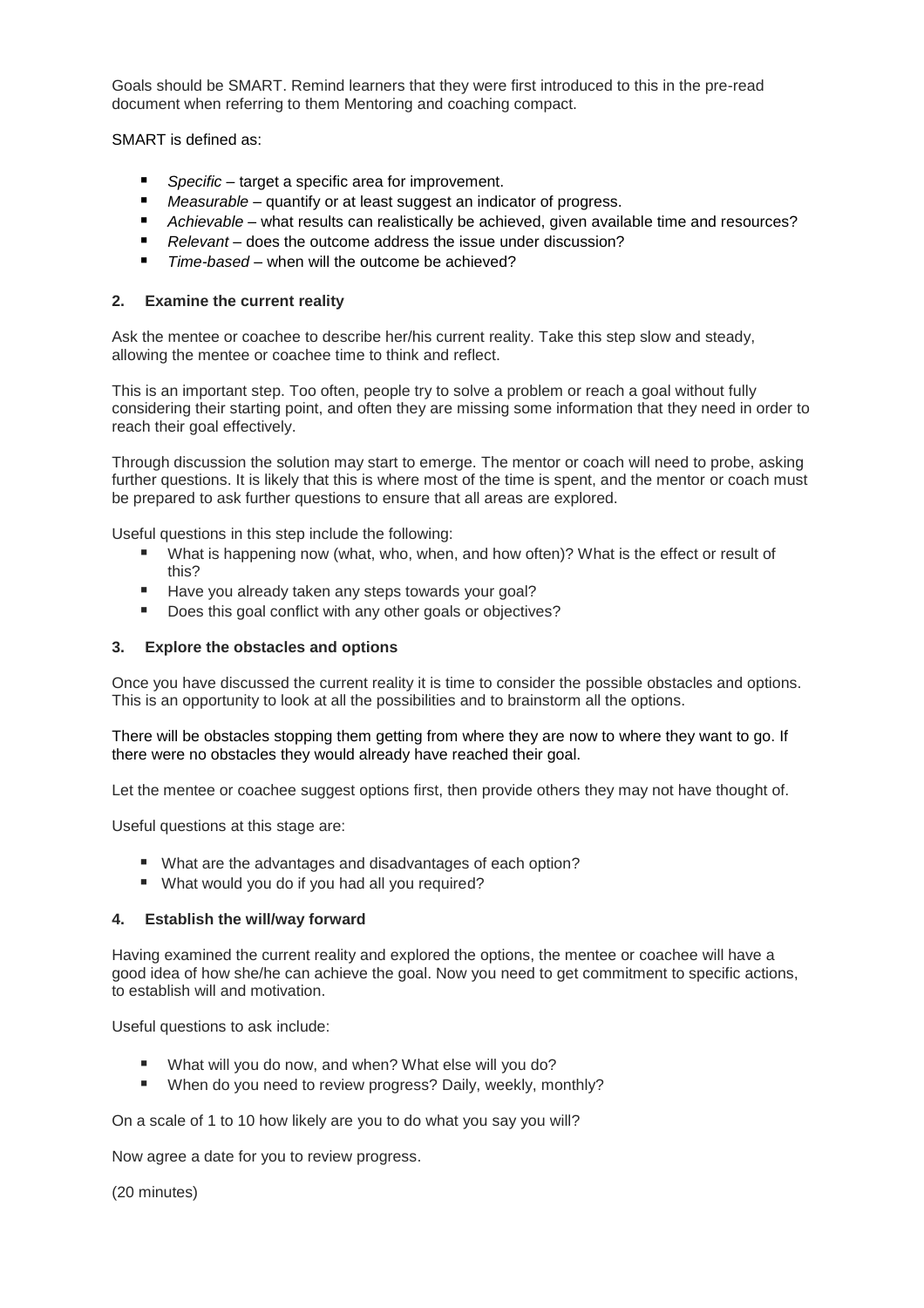

The most important skills for a mentor or coach are the ability to ask open questions and to listen.

An example of an open question would be - *what was the effect of this?* As opposed to - *did that cause a problem?* Which could provide a simple yes or no.

Ask the learners to give examples of open and closed questions relating to what they have done during the day, to illustrate the differences.

Provide them with Appendix 6.1, open questions, which supports the GROW model that they can use in the future.

(5 minutes)



# **Trainer input**

Introduce participants to the Push/Pull Continuum which will further development the conversation that a mentor or coach will have with their mentee/coachee.

Conversations can be either a *pull* conversation when the mentor or coach helps someone to solve the problems themselves, or a *push* conversation, with the mentor or coach solving the problem for them.

(3 minutes)



# **Task**

Randomly distribute on the floor A4 size pieces of paper each containing one of the statements written from the push/pull continuum below (Appendix 6.4)

#### **PULL (helping someone to solve the problem themselves)**

Listening to understand Asking questions to raise awareness Reflecting Summarising Paraphrasing Sharing experience Making suggestions Offering guidance Giving feedback Giving advice Instructing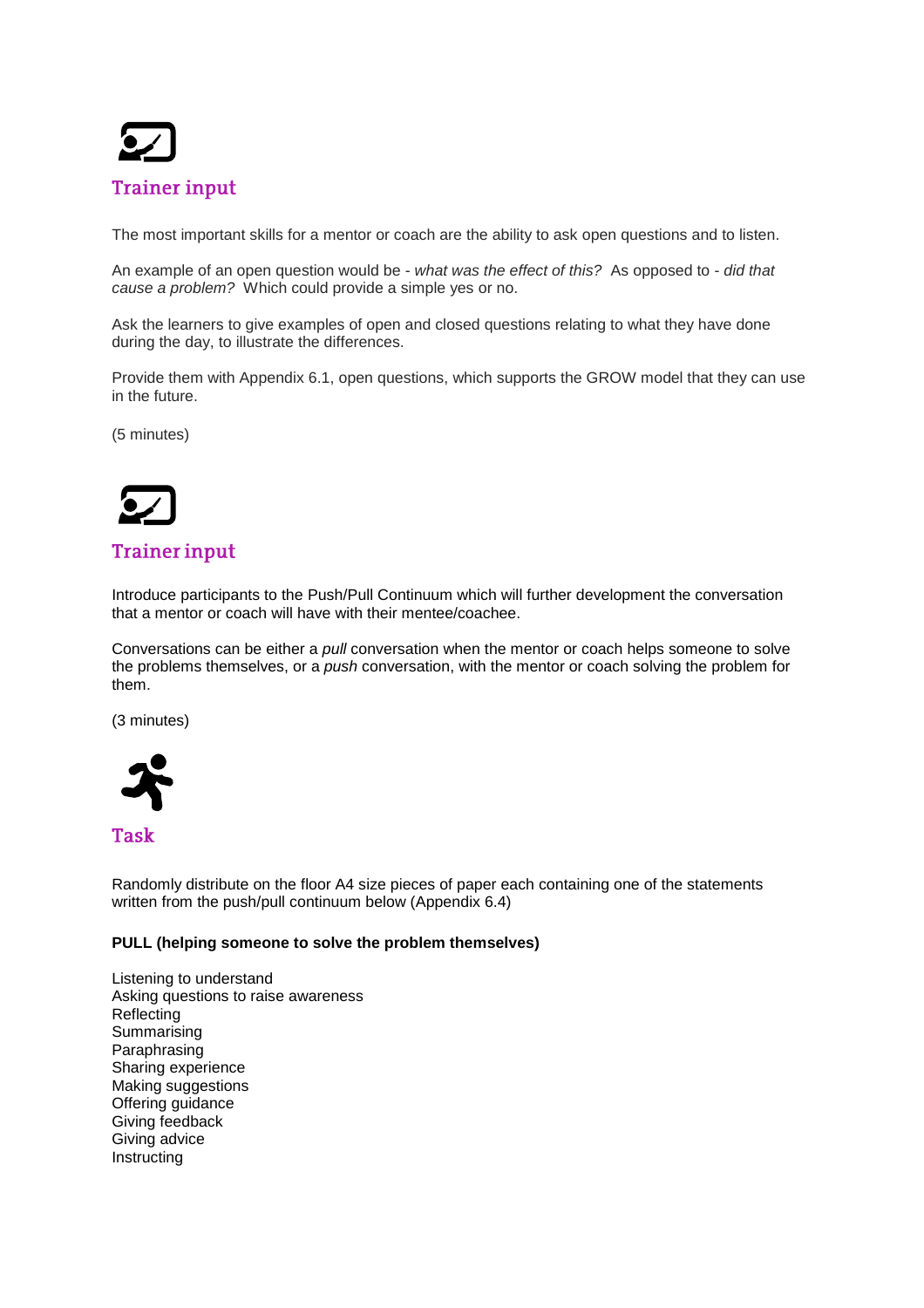### **PUSH (solving someone's problems for them)**

Ask participants to work as a group to place the paper in order, from left to right, where they believe they sit on the continuum of push (tell) or pull (ask).

Explore the order they have chosen with them.

Finally provide the answer where the participants have placed the paper in the wrong order.

(7 minutes)



## **Task**

In pairs, learners take turns to act as mentor or coach.

First each pair determines how they will work together, agree the contract and then ascertain the goal that the mentee or coachee wants to achieve.

Each pair considers how they might apply the GROW model in a simple day to day action, for example, getting fitter, learning a language, planning a holiday etc. What questions might be asked?

They should consider what questions you would ask and how they would undertake the conversation.

Whoever is playing the role of the mentor or coach needs to be conscious of their use of open questions and the push/pull continuum. In pairs, write down what they would ask.

Briefly review the results.

(30 minutes)



# **Trainer input**

Remind learners that GROW is an aide to achieving the TSA mentoring and coaching approach:

- The answer to achieving results and overcoming issue lies within individuals.
- People unlock their potential through being empowered to make decisions.

(2 minutes)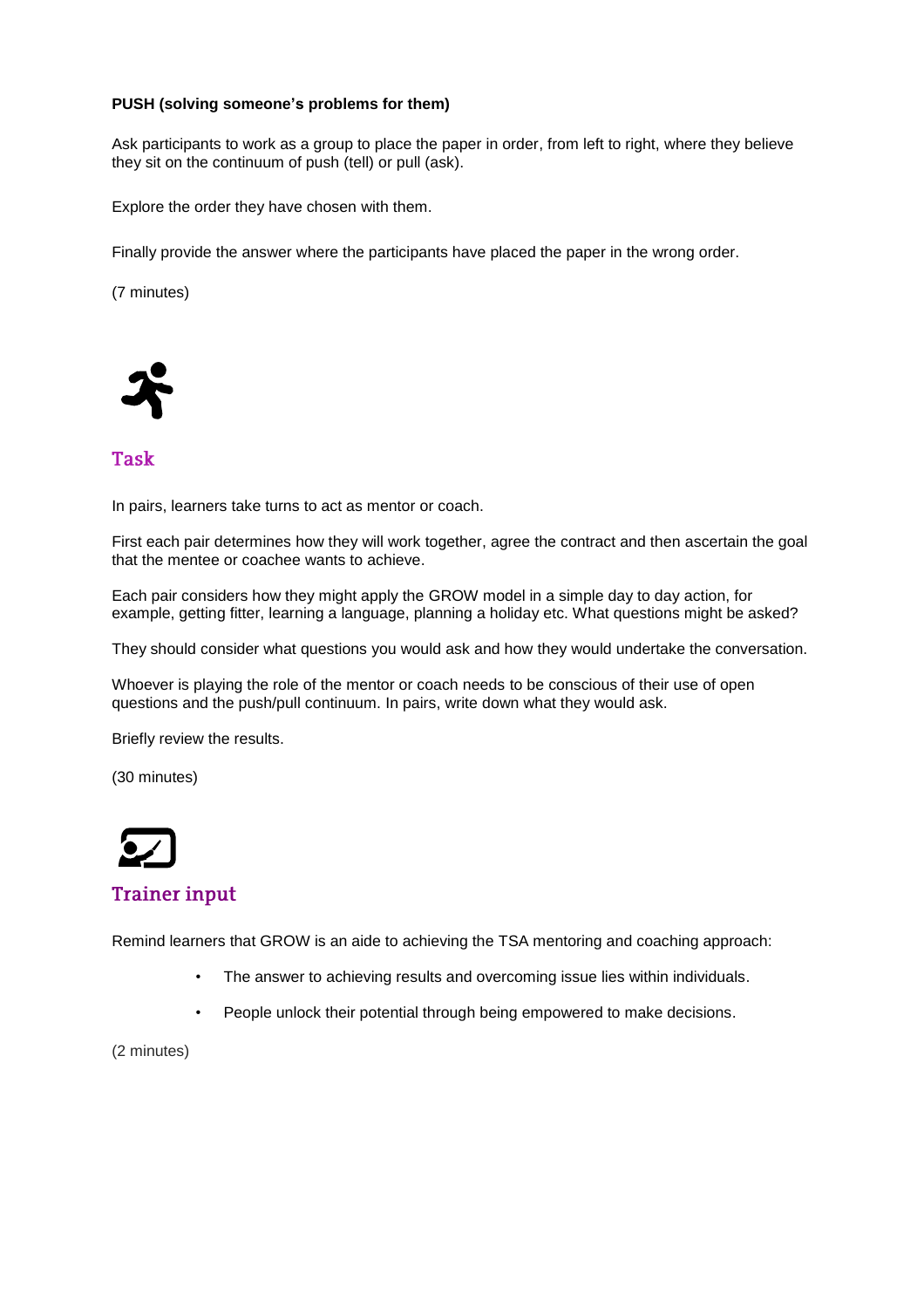# **Appendix 6.1 – Open questions**

Examples of open questions you can ask to support the GROW Model

| Goals          | What do you want to achieve                                     |
|----------------|-----------------------------------------------------------------|
|                | Where do you want to be in x years                              |
|                | What is your ideal picture of the future                        |
|                | What do you want to be different in six months                  |
|                | What do you want to be different by the end of today            |
|                | Why are you seeking to achieve this goal                        |
|                | What will help you to achieve this goal                         |
| <b>Reality</b> | What is your current situation (versus goals you described)     |
|                | How do you know this is the problem/challenge                   |
|                | What is happening now (what, who, when, and how often)          |
|                | What is the effect or result of this                            |
|                | What have you done to change things                             |
|                | What is working well right now                                  |
|                | What are your strengths                                         |
|                | What are your development needs                                 |
|                | What have you done to change things                             |
|                | What do you feel about where you are now                        |
|                | Does your goal conflict with any other goals/objectives         |
|                | If you could wave a magic wand what would you want to change    |
| Obstacles and  | What choices do you have (to move towards your goal/s)          |
| options        | Which ones are in your control                                  |
|                | Which ones are in your influence                                |
|                | What else can you do                                            |
|                | What other options are there                                    |
|                | Who do you need to influence                                    |
|                | What resources do you need                                      |
|                | What would you do if you had all you required                   |
|                | What if this or that constraint were removed. Would that change |
|                | things                                                          |
|                | What are the advantages and disadvantages of each option        |
|                | What factors/considerations will you use to weigh the options   |
|                | What do you need to stop doing to achieve this goal             |
|                | What do you need to start doing to achieve this goal            |
|                | What obstacles stand in your way                                |
|                | What will happen if you stay as you are                         |
| Will/way       | How committed are you to making this work                       |
| forward        | What will keep you on track and motivated                       |
|                | What will stop you achieving this                               |
|                | How can you overcome that                                       |
|                | How committed are you (on a scale of 1 -10)                     |
|                | What will you do to get closer to 10                            |
|                | What will you do now                                            |
|                | How can you keep yourself motivated and on track                |
|                | How often do you need to review progress                        |
|                | What is a useful first step                                     |
|                |                                                                 |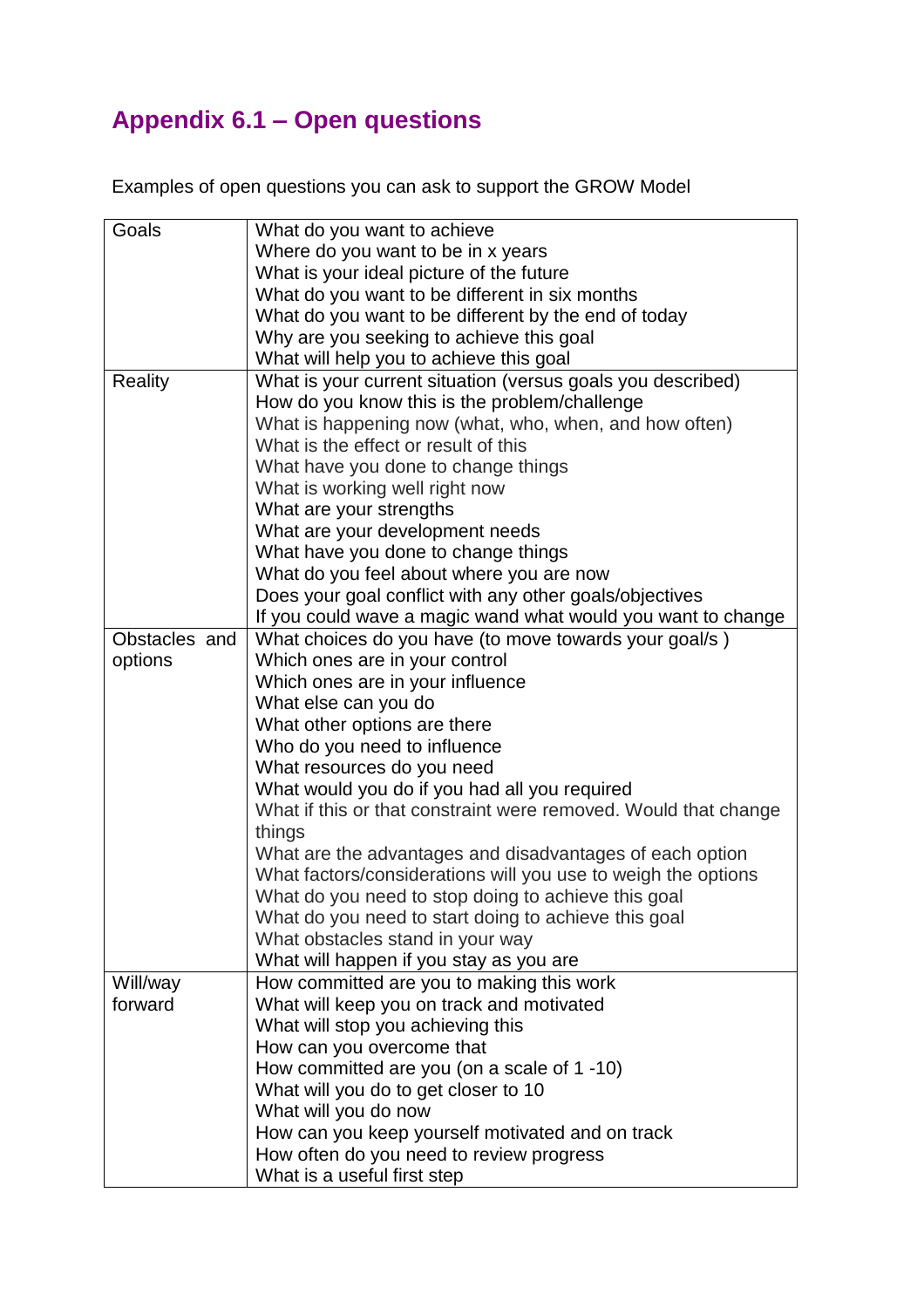# **Appendix 6.2 – The GROW Model**

The G.R.O.W model is a simple approach for structuring mentoring and coaching. It can be used for a number of situations and provides a framework for your conversations.

| G | Goals       | The goal is the end point, where the person wants to be. The goal has to<br>be defined in such a way that it is very clear when they have achieved it.                       |
|---|-------------|------------------------------------------------------------------------------------------------------------------------------------------------------------------------------|
| R | Reality     | The current reality is where they are now. What are the issues and the<br>challenges, how far are they away from their goal?                                                 |
|   | Obstacles   | There will be obstacles stopping then getting from where they are now to<br>where they want to go. If there were no obstacles they would already have<br>reached their goal. |
|   | Options     | Once obstacles have been identified, they need to find ways of dealing<br>with them if they are to make progress. These are the options.                                     |
| w | Way Forward | The options then need to be converted into action steps which will take<br>them to their goal. These are the way forward.                                                    |
|   | Will        | How likely is the person to do what they say they will? How can the<br>likelihood of this be increased?                                                                      |

## **How to use GROW**

Use the following steps to structure a mentoring or coaching session using the GROW Model:

#### **1. Establish the goal**

Look at what you want to change/do and then structure this towards [a goal.](http://www.mindtools.com/page6.html) Be rigorous as this is an important step, but remember the mentee or coachee may find it difficult to set specific goals.

It's useful to ask questions such as:

 How will you know when you have achieved this goal? How will you know that the problem or issue is solved?

Goals should be SMART. Remind learners that they were first introduced to this in the pre-read document when referring to them Mentoring and coaching compact.

SMART is defined as:

- *Specific* target a specific area for improvement.
- *Measurable* quantify or at least suggest an indicator of progress.
- *Achievable* what results can realistically be achieved, given available time and resources?
- *Relevant* does the outcome address the issue under discussion?
- *Time-based* when will the outcome be achieved?

#### **2. Examine the current reality**

Ask the mentee or coachee to describe her/his current reality. Take this step slow and steady, allowing the mentee or coachee time to think and reflect.

This is an important step. Too often, people try to solve a problem or reach a goal without fully considering their starting point, and often they are missing some information that they need in order to reach their goal effectively.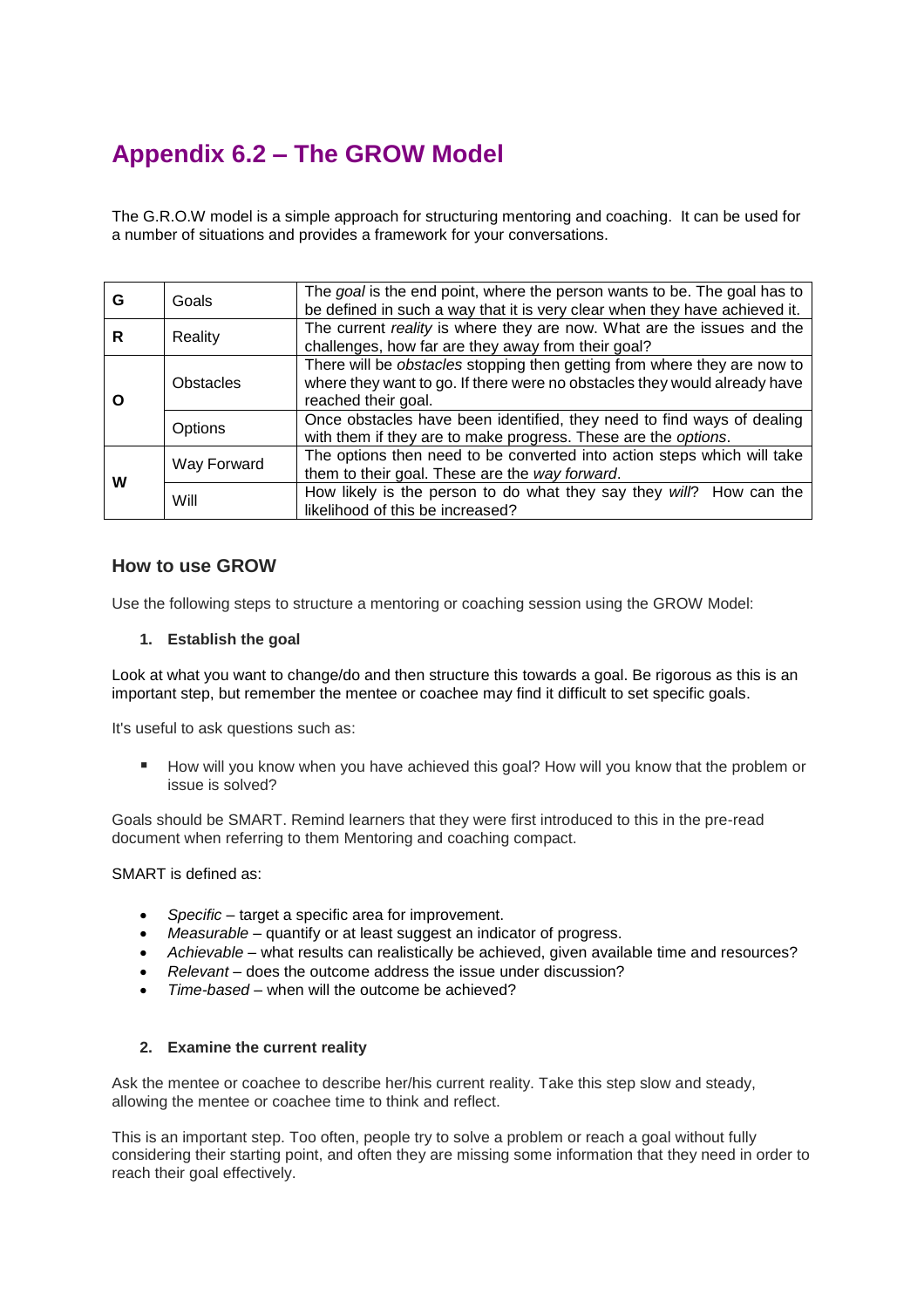Through discussion the solution may start to emerge. The mentor or coach will need to probe, asking further questions. It is likely that this is where most of the time is spent, and the mentor or coach must be prepared to ask further questions to ensure that all areas are explored.

Useful questions in this step include the following:

- What is happening now (what, who, when, and how often)? What is the effect or result of this?
- Have you already taken any steps towards your goal?
- Does this goal conflict with any other goals or objectives?

#### **3. Explore the obstacles and options**

Once you have discussed the current reality it is time to consider the possible obstacles and options. This is an opportunity to look at all the possibilities and to brainstorm all the options.

There will be obstacles stopping them getting from where they are now to where they want to go. If there were no obstacles they would already have reached their goal.

Let the mentee or coachee suggest options first, then provide others they may not have thought of.

Useful questions at this stage are:

- What are the advantages and disadvantages of each option?
- What would you do if you had all you required?

#### **4. Establish the will/way forward**

Having examined the current reality and explored the options, the mentee or coachee will have a good idea of how she/he can achieve the goal. Now you need to get commitment to specific actions, to establish will and motivation.

Useful questions to ask include:

- What will you do now, and when? What else will you do?
- When do you need to review progress? Daily, weekly, monthly?

On a scale of 1 to 10 how likely are you to do what you say you will?

What could be done to move this figure closer to 10?

#### **5. Now agree a date for you to review progress**.

As with all models, when applied in practice you may find that each stage tends to merge. You just need to take a moment to check, as you go along, that you have fully covered each stage.

Through each stage the mentor or coach is seeking to ask questions that balance the right level of support with the right level of challenge.

GROW can also be used as a problem solving model using the acronym to identify what you actually want to overcome and the process of achieving it.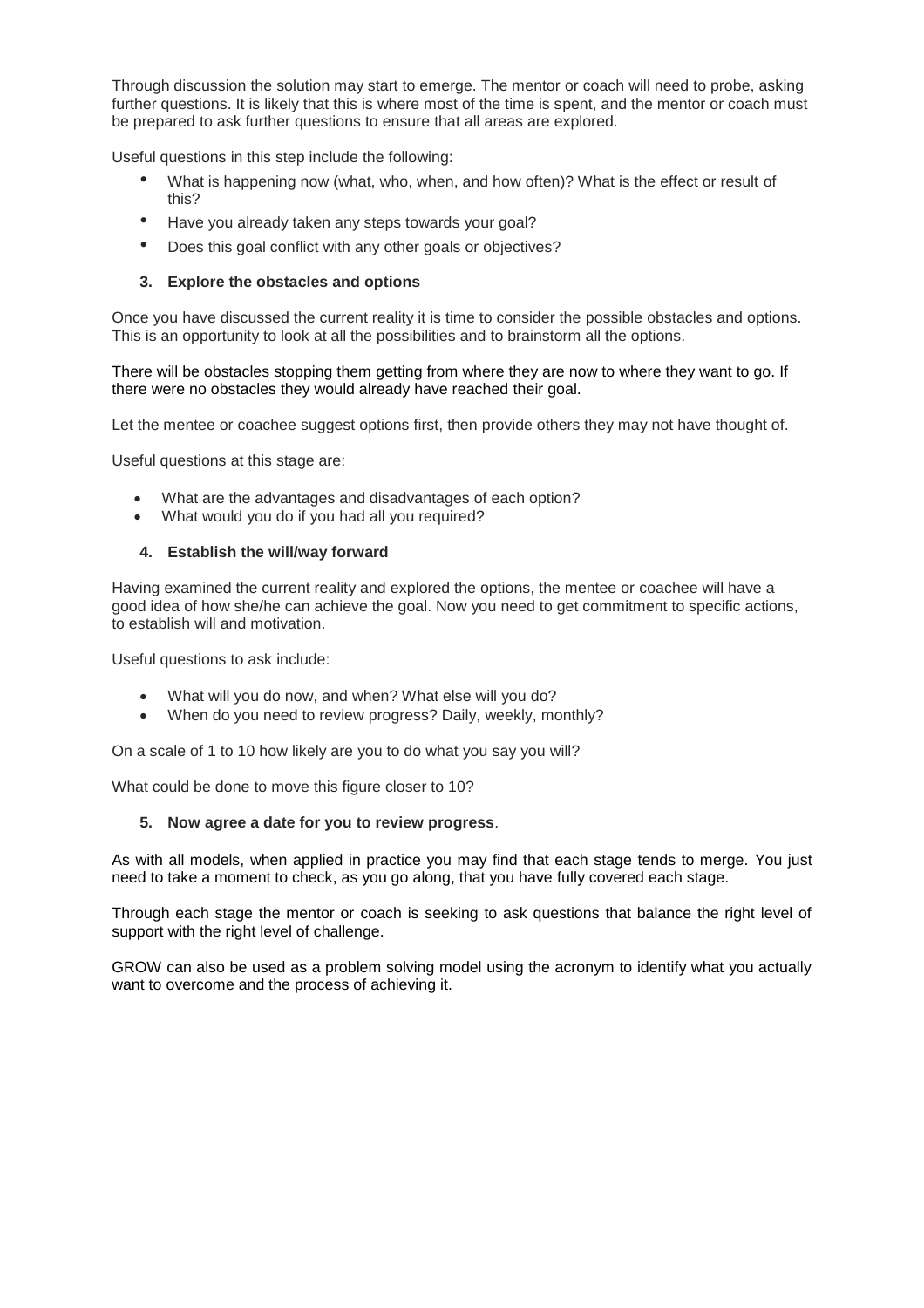# **Appendix 6.3 – "I Keep Six Honest Serving Men"**

"I Keep Six Honest Serving Men ..."

I KEEP six honest serving-men  $\Box$  (They taught me all I knew); Their names are What and Why and When And How and Where and Who.

I send them over land and sea, I send them east and west; But after they have worked for me, *I* give them all a rest.

*I* let them rest from nine till five,  $\Box$  For I am busy then, As well as breakfast, lunch, and tea,  $\Box$  For they are hungry men.

But different folk have different views;  $\Box$  know a person small— She keeps ten million serving-men, Who get no rest at all!

She sends'em abroad on her own affairs, From the second she opens her eyes— One million Hows, two million Wheres, **And seven million Whys!** 

*from The Elephant's Child by Rudyard Kipling*